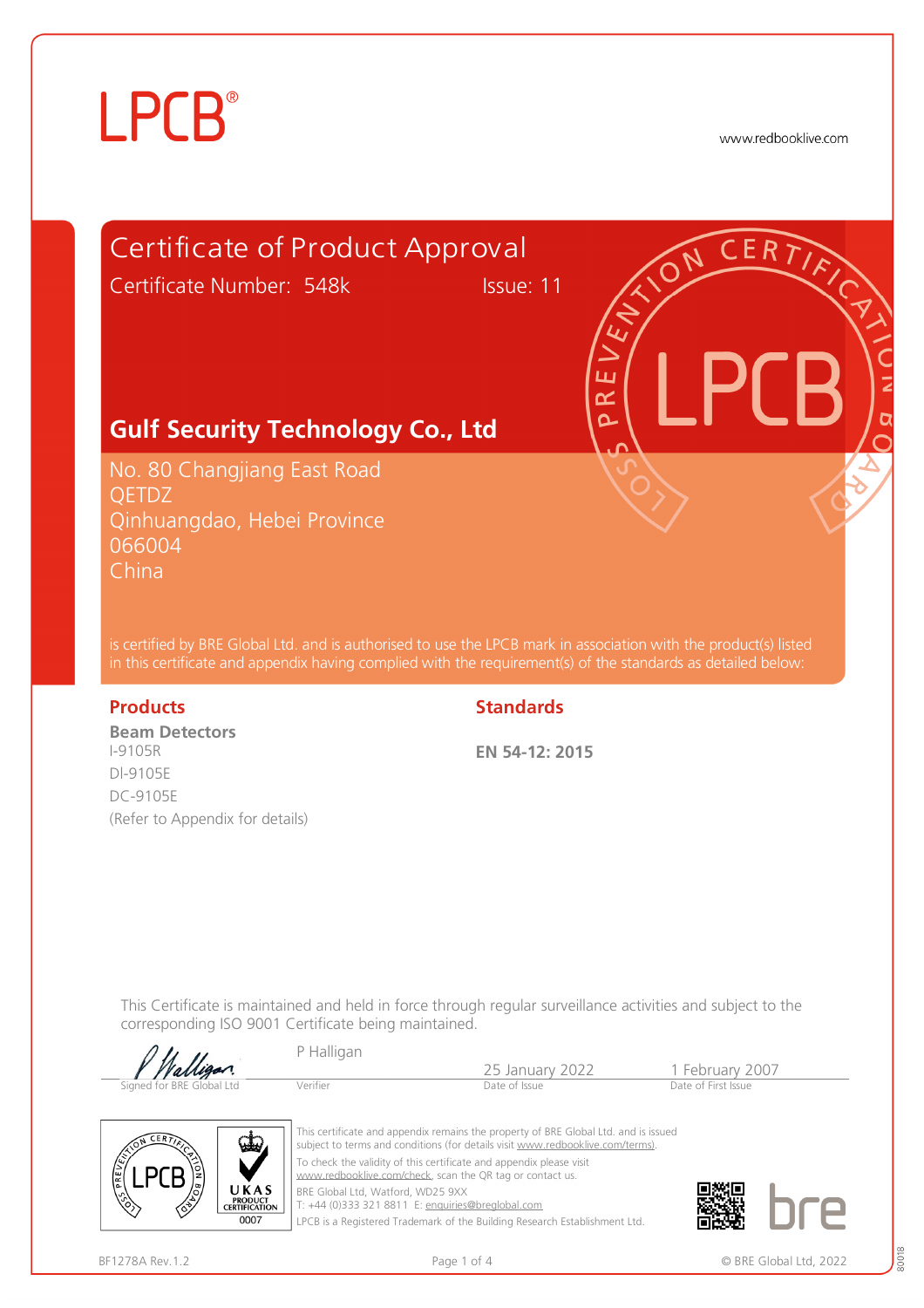### Appendix to Certificate No: 548k Issue: 11

### **Gulf Security Technology Co., Ltd**

| Certified<br>Product | Description                                                                                                                                                                                                                                                                                                                                                                                                                                                                                                                                                                                                                                                                                                                                                                  | <b>LPCB</b><br>Ref.No. |
|----------------------|------------------------------------------------------------------------------------------------------------------------------------------------------------------------------------------------------------------------------------------------------------------------------------------------------------------------------------------------------------------------------------------------------------------------------------------------------------------------------------------------------------------------------------------------------------------------------------------------------------------------------------------------------------------------------------------------------------------------------------------------------------------------------|------------------------|
| <b>I-9105R</b>       | Intelligent Optical Beam Detector<br>Notes:<br>1) Meets the requirements of EN 54-12 at the following sensitivity settings:<br>$-$ Level 1 - 1.61 dB<br>-Level 2 - 2.31 dB                                                                                                                                                                                                                                                                                                                                                                                                                                                                                                                                                                                                   | 548k/01                |
| DI-9105E             | Intelligent Reflective Beam Detector<br>Notes:<br>1) Meets the requirements of EN 54-12 at the following sensitivity settings:<br>- Level $1 - 1.3$ dB<br>Level 2 - 1.8 dB (factory default)<br>- Level $3 - 2.3$ dB<br>Level $4 - 2.8$ dB (not EN 54-12:2015 approved)<br>2) Suitable for use at the following separation ranges in each sensitivity level:<br>Span 1: 5 to 10 meters Short Path (1 x mirror reflector required with Non-<br>Reflective Mask)<br>Span 2: 10 to 20 meters Short Path (1 x mirror reflector required)<br>Span 3: 20 to 40 meters Short Path (1 x mirror reflector required)<br>Span 4: 40 to 70 meters Normal Path (4 x mirror reflector required)<br>Span 5: (factory default) 70 to 100 meters Long Path (4 x mirror reflector<br>required) | 548k/02                |

This Certificate is maintained and held in force through regular surveillance activities and subject to the corresponding ISO 9001 Certificate being maintained.

|                                                                                             | P Halligan                                                                                                                                                                                                                 | 25 January 2022                                                                                                                                                                                                                                     | 1 February 2007     |
|---------------------------------------------------------------------------------------------|----------------------------------------------------------------------------------------------------------------------------------------------------------------------------------------------------------------------------|-----------------------------------------------------------------------------------------------------------------------------------------------------------------------------------------------------------------------------------------------------|---------------------|
| Signed for BRE Global Ltd                                                                   | Verifier                                                                                                                                                                                                                   | Date of Issue                                                                                                                                                                                                                                       | Date of First Issue |
| ستعد<br>PREVENT<br>UKAS<br>$\mathbb{R}^3$<br><b>PRODUCT</b><br><b>CERTIFICATION</b><br>0007 | To check the validity of this certificate and appendix please visit<br>www.redbooklive.com/check, scan the QR tag or contact us.<br>BRE Global Ltd, Watford, WD25 9XX<br>T: +44 (0)333 321 8811 E: enquiries@breglobal.com | This certificate and appendix remains the property of BRE Global Ltd. and is issued<br>subject to terms and conditions (for details visit www.redbooklive.com/terms).<br>LPCB is a Registered Trademark of the Building Research Establishment Ltd. |                     |

80018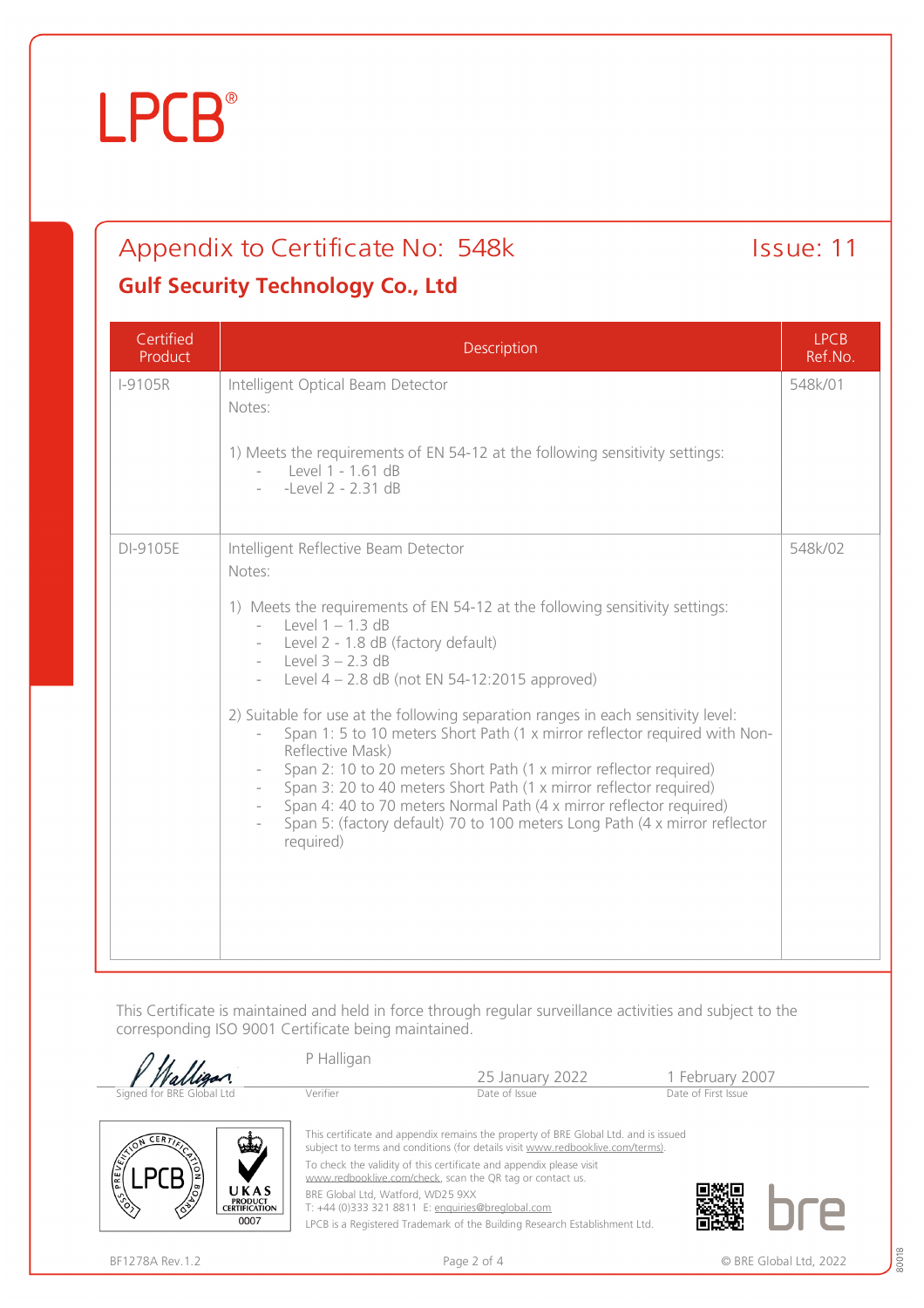### Appendix to Certificate No: 548k Issue: 11

#### **Gulf Security Technology Co., Ltd**

| Certified<br>Product | <b>Description</b>                                                                                                                                                                                                                                                                                                                                                                                                                                                                                                                                                                                                                                                                                                                                                               |         |  |
|----------------------|----------------------------------------------------------------------------------------------------------------------------------------------------------------------------------------------------------------------------------------------------------------------------------------------------------------------------------------------------------------------------------------------------------------------------------------------------------------------------------------------------------------------------------------------------------------------------------------------------------------------------------------------------------------------------------------------------------------------------------------------------------------------------------|---------|--|
|                      |                                                                                                                                                                                                                                                                                                                                                                                                                                                                                                                                                                                                                                                                                                                                                                                  |         |  |
| DC-9105E             | Conventional Reflective Beam Detector<br>Notes:<br>1) Meets the requirements of EN 54-12 at the following sensitivity settings:<br>- Level $1 - 1.3$ dB<br>Level 2 - 1.8 dB (factory default)<br>- Level $3 - 2.3$ dB<br>- Level $4 - 2.8$ dB (not EN 54-12: 2015 approved)<br>2) Suitable for use at the following separation ranges in each sensitivity level:<br>Span 1: 5 to 10 meters Short Path (1 x mirror reflector required with Non-<br>Reflective Mask)<br>Span 2: 10 to 20 meters Short Path (1 x mirror reflector required)<br>Span 3: 20 to 40 meters Short Path (1 x mirror reflector required)<br>Span 4: 40 to 70 meters Normal Path (4 x mirror reflector required)<br>Span 5: (factory default) 70 to 100 meters Long Path (4 x mirror reflector<br>required) | 548k/03 |  |

#### **Accessories**

BK-9105R Mounting Bracket RF-9105R 1 x Mirror Reflector RF-9105R 4 x Mirror Reflector NRM-9105 Non-Reflective Mask

This Certificate is maintained and held in force through regular surveillance activities and subject to the corresponding ISO 9001 Certificate being maintained.

|                                                                                                       | P Halligan                                                                                                                       |                                                                                                                                                                       |                     |
|-------------------------------------------------------------------------------------------------------|----------------------------------------------------------------------------------------------------------------------------------|-----------------------------------------------------------------------------------------------------------------------------------------------------------------------|---------------------|
|                                                                                                       |                                                                                                                                  | 25 January 2022                                                                                                                                                       | 1 February 2007     |
| Signed for BRE Global Ltd                                                                             | Verifier                                                                                                                         | Date of Issue                                                                                                                                                         | Date of First Issue |
|                                                                                                       |                                                                                                                                  |                                                                                                                                                                       |                     |
| <b>ERT</b><br>$\mathbf{w}$                                                                            |                                                                                                                                  | This certificate and appendix remains the property of BRE Global Ltd. and is issued<br>subject to terms and conditions (for details visit www.redbooklive.com/terms). |                     |
| PREVEN                                                                                                | To check the validity of this certificate and appendix please visit<br>www.redbooklive.com/check, scan the QR tag or contact us. |                                                                                                                                                                       |                     |
| <b>CRANT</b><br>UKAS<br>$\langle \hat{\mathcal{E}} \rangle$<br><b>PRODUCT</b><br><b>CERTIFICATION</b> | BRE Global Ltd, Watford, WD25 9XX                                                                                                | T: +44 (0)333 321 8811 E: enquiries@breglobal.com                                                                                                                     |                     |
| 0007                                                                                                  |                                                                                                                                  | LPCB is a Registered Trademark of the Building Research Establishment Ltd.                                                                                            |                     |

80018